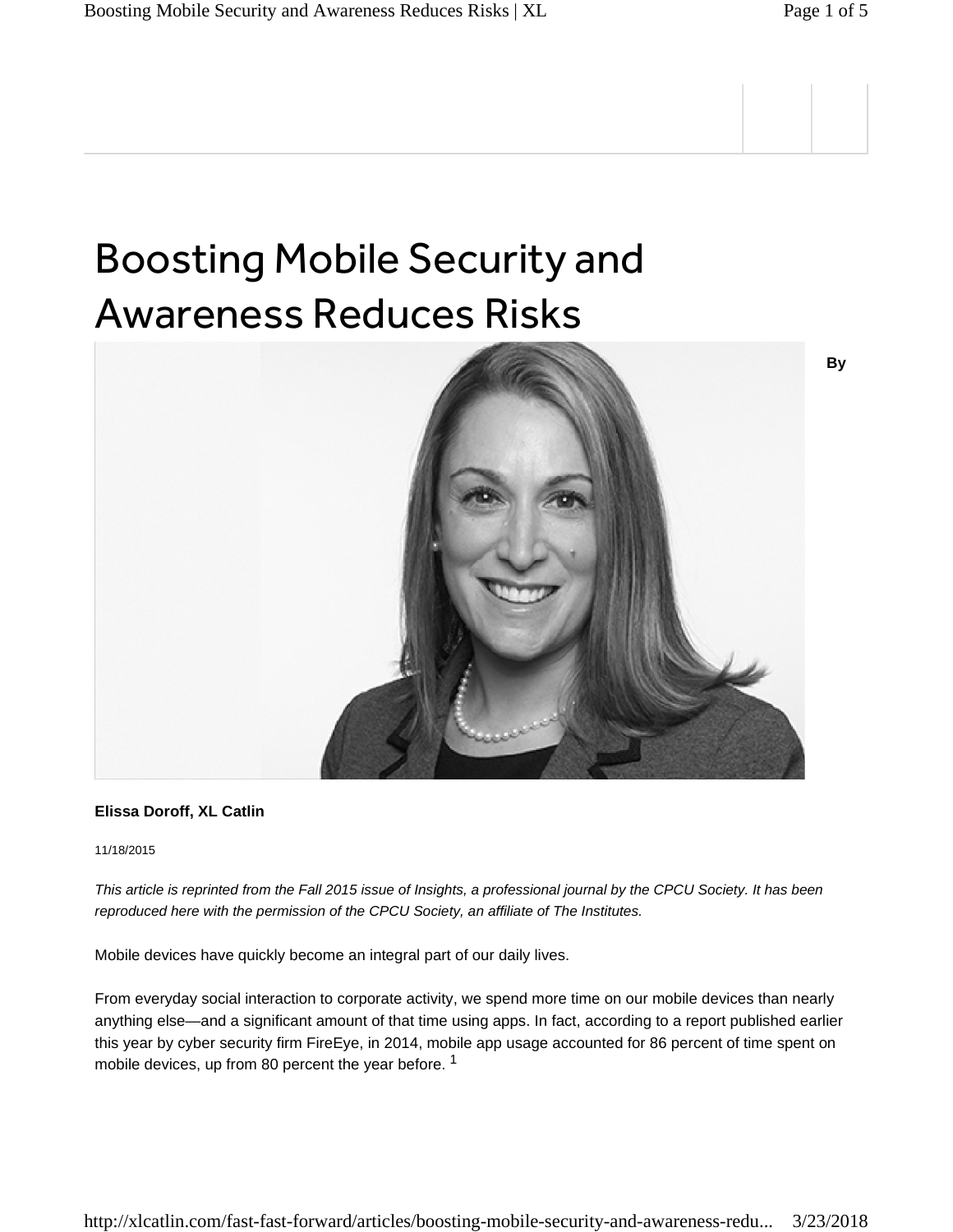Mobile devices contain our most personal information, including our calendar, email contacts, photos, videos, music preferences, employer details, credit card information, and more. And yet, in spite of this, most mobile devices lack the security to ensure that they, and the information they contain, are secure.

The FireEye report found that two main platforms dominate the mobile market today: Google's Android and Apple's iOS. Interestingly, the report found that most mobile malware targets Android (96 percent of the time), and that these threats are only increasing.

Android malware surged from roughly 240,000 unique samples in 2013 to more than 390,000 in just the first three quarters of 2014. Apps to steal financial data were particularly prevalent: FireEye saw more than 1,300 unique malware samples in December 2013, compared with just 260 in June 2013.

In addition, more than 5 billion downloaded Android apps are vulnerable to remote attacks largely because of the Google Android platform, which contains many more vulnerabilities that attackers can exploit. Specifically, FireEye reported that the JavaScript-Binding-Over-HTTP (JBOH) may be the riskiest, as it enables attackers to hijack the HTTP traffic to inject malicious content and gain full control of the app running on the device.

Perhaps most troublesome, however, is that, for the majority of individuals using these devices, even the most basic level of security has not been implemented, thereby placing all of their personal and sensitive data at risk.

As further evidence of this trend, according to Ponemon Institute's *Security Impact of Mobile Device Use by Employees* report, published in December of 2014, only 20 percent of employees say they have been trained on mobile device security. Of those, 74 percent think the training was ineffective in reducing security risks.

Because contemporary mobile devices are as sophisticated and connected as any personal computer or laptop, many of the same safety precautions should be taken on them. The National Institute of Standards and Technology (NIST) sets forth guidelines for mobile device security and considers them equally important to a company's privacy policy.

NIST instructs companies to formalize a mobile device security policy that specifies the following:

- 1. Which types of mobile devices are permitted to access the organization's resources
- 2. The degree of access that various classes of mobile devices may have
- 3. How provisioning should be handled
- 4. How the centralized mobile device management servers are administered
- 5. How policies in those servers are updated

Businesses also need to develop threat models for mobile devices as well as the information or other resources that are accessed through the devices. These devices often need additional protection because of their higher exposure to threats than other client devices, such as desktops and laptops.

According to the Ponemon study, "employees are clueless about the risk of using mobile devices."<sup>2</sup> Specifically, 66 percent of respondents in the study say that they have either frequently (23 percent) or sometimes (43 percent) downloaded and used mobile apps that do not have the approval of their company.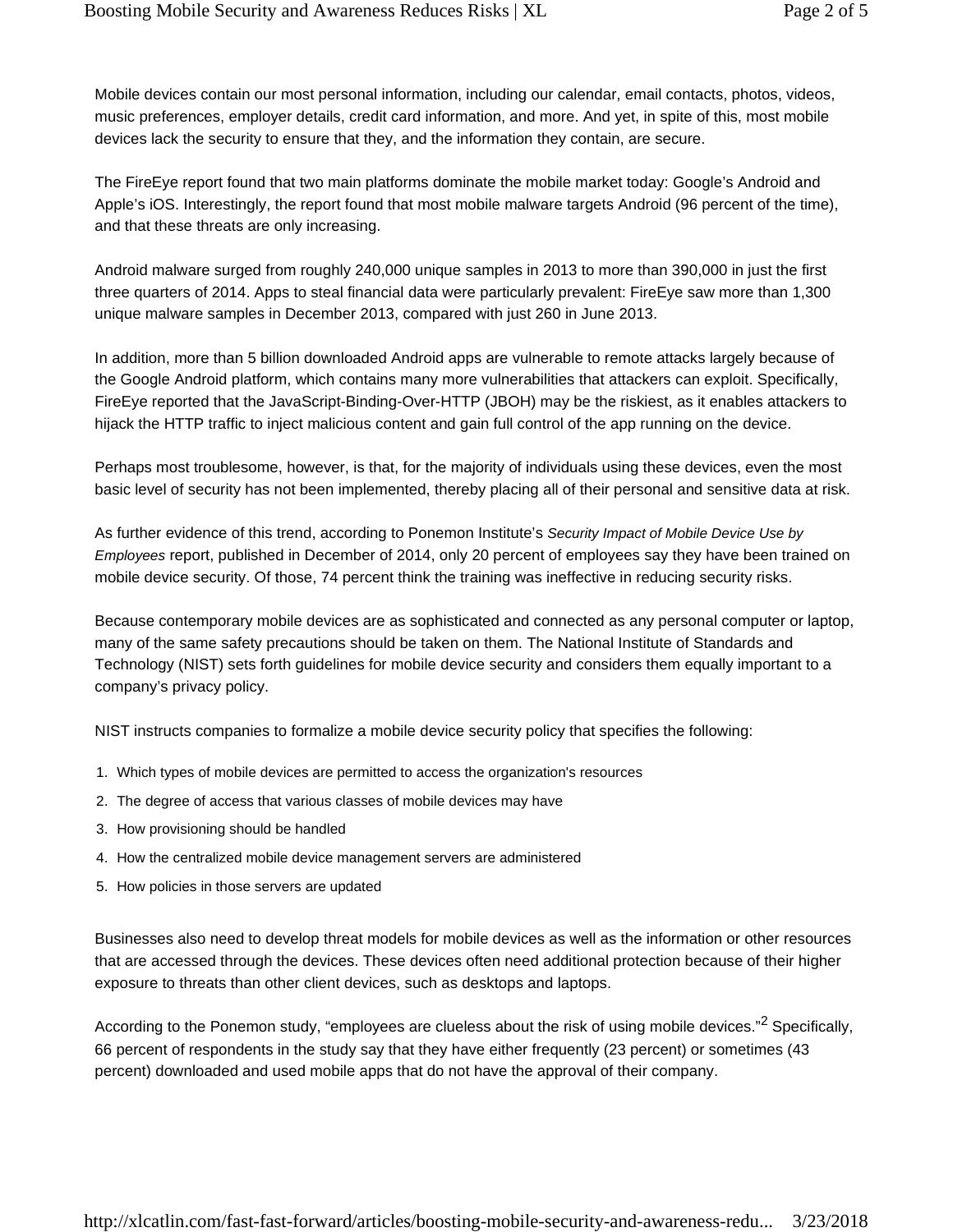Should a company-issued device be compromised, thereby enabling an access point to the corporate network, a cyber liability policy could respond.

## **Careful Assessment**

Companies should consider both the benefits and detriments of each company-provided device and determine which services are essential for each employee. Categories of services to be considered include general policy, data communication and storage, and user and device authentication and application.

As with all devices connecting to a corporate network, a mobile device solution should be implemented and tested before it is put into production. Each type of mobile device should be evaluated for connectivity, protection, authentication, application functionality, solution management, logging, and performance.

The revised guidance from NIST also recommends that organizations periodically perform assessments to confirm that their mobile device policies, processes, and procedures are being followed properly. Assessment activities may be passive, such as reviewing logs, or active, such as performing vulnerability scans and penetration testing. Companies should also consider a potential risk transfer in the form of cyber liability insurance. Should a company-issued device be compromised, thereby enabling an access point to the corporate network, a cyber liability policy could respond.

Before allowing users to access them, organization-issued mobile devices should be fully secured. This ensures a basic level of trust in the device before it is exposed to threats.

As with any newly implemented policy, companies should regularly maintain mobile device security, including checking for upgrades and patches and acquiring, testing, and deploying them; ensuring that each mobile device infrastructure component has its clock synced to a common time source; reconfiguring access control features as needed; and detecting and documenting anomalies within the mobile device infrastructure, including unauthorized configuration changes to mobile devices.

## **Training the First Line of Defense**

Perhaps the most important element in a company's mobile security strategy is the company's employees. Employees are the first line of defense in online security, whether a device is mobile or hardwired.

It is important to provide training to raise employees' security awareness about the risks of potentially compromising any information contained on the device as well as the device itself. For instance, security issues often arise if employees disable security features, download mobile malware, violate corporate data policies, or fall victim to mobile phishing attacks.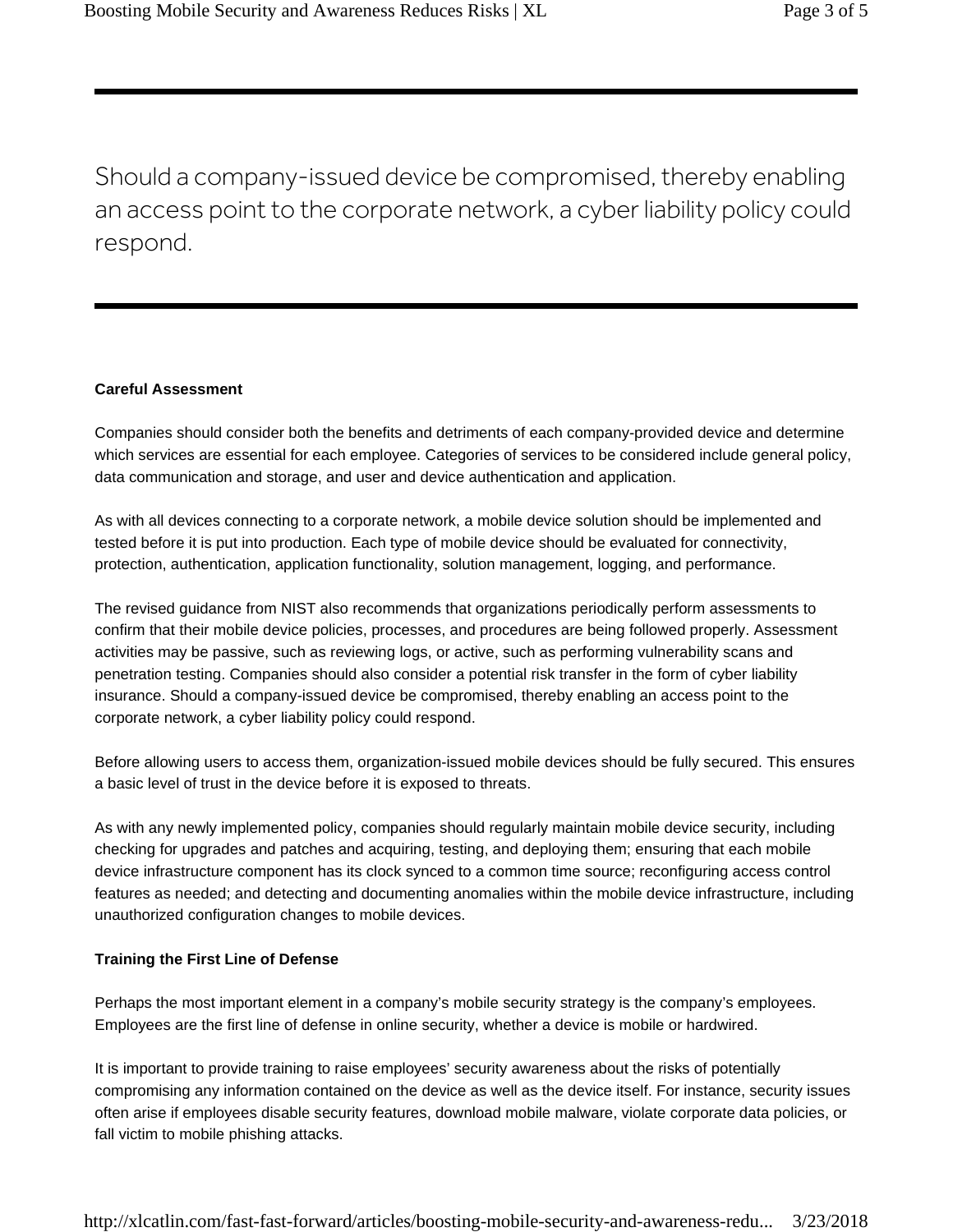Some organizations are stepping up efforts to address mobile device security issues such as installing tracking/wiping software and encryption. Having the appropriate programs installed, however, does not mean they will be used appropriately. The continued challenge with remote wipe policies is that employees highly value the personal data on their mobile devices, but undervalue the business data on those devices. Despite the risks, they do not use the wiping software for fear of losing their personal photos or other noncorporate data.

Recent polls by cyber security firm Centrify<sup>3</sup> and Absolute Software<sup>4</sup>, a company that provides persistent endpoint security and data risk management solutions for computers, laptops, tablets and smartphones, found the following:

- 15 percent of mobile workers believe they have little or no responsibility to protect the data stored on their personal devices
- 59 percent estimate the value of the corporate data on their phones to be less than \$500
- About 33 percent of employees who had lost their phones did not change their habits afterward

To optimize productivity, employees spend time working both outside the office and behind their desks. In doing so, they want direct and convenient mobile access to sensitive corporate information. However, without appropriate training and security protocols in place, such access puts corporate confidential information at risk.

Corporations can employ the most sophisticated technical information security available, but as the large-scale data breaches over the last year have shown, not even the most sophisticated security can account for human error or complacency.

About the author. . .

*Elissa Doroff* (mailto:elissa.doroff@xlcatlin.com?subject=FFF%20article%20on%20mobile%20security)*, JD, is a vice president and product manager for XL Catlin's Cyber and Technology Underwriting team, where she works to minimize the frequency and severity of data breaches. With nearly a decade of cyber and technology insurance experience, Doroff often presents on these topics through panels and seminars for clients and industry associations and has published many industry-related articles.*

(/EditorPage.aspx?da=core&id=%7B8B3222A2-7D8E-4ADE-9361-8CD0B95DA994% 7D&ed=FIELD53590736&vs&la=en&fld=%7B7D79FD1A-2A8F-474D-B514-D5FA7790F19B%7D&so=% 252Fsitecore%252Fsystem%252FSettings%252FHtml#ednref1)Endnotes 1 FireEye, Out of Pocket: A Comprehensive Mobile Threat Assessment of 7 Million iOS and Android Apps, (Milpitas, Calif.: FireEye, February 2015), www2.fireeye.com/rs/fireye/images/rpt-mobile-threat-assessment.pdf (https://www2.fireeye.com/rs/fireye/images/rpt-mobile-threat-assessment.pdf) (accessed July 14, 2015).

2 Ponemon Institute LLC, The Security Impact of Mobile Device Use by Employees, December 2014, www.ponemon.org/library/the-security-impact-of-mobile-device-use-by-employees (http://www.ponemon.org/library/the-security-impact-of-mobile-device-use-by-employees) (accessed August 3, 2015).

3 Centrify Survey, Employees are Still Not Protecting their Mobile Devices (http://www.centrify.com/aboutus/news/press-releases/2014/centrify-study-shows-employees-are-still-not-protecting-their-mobile-devices